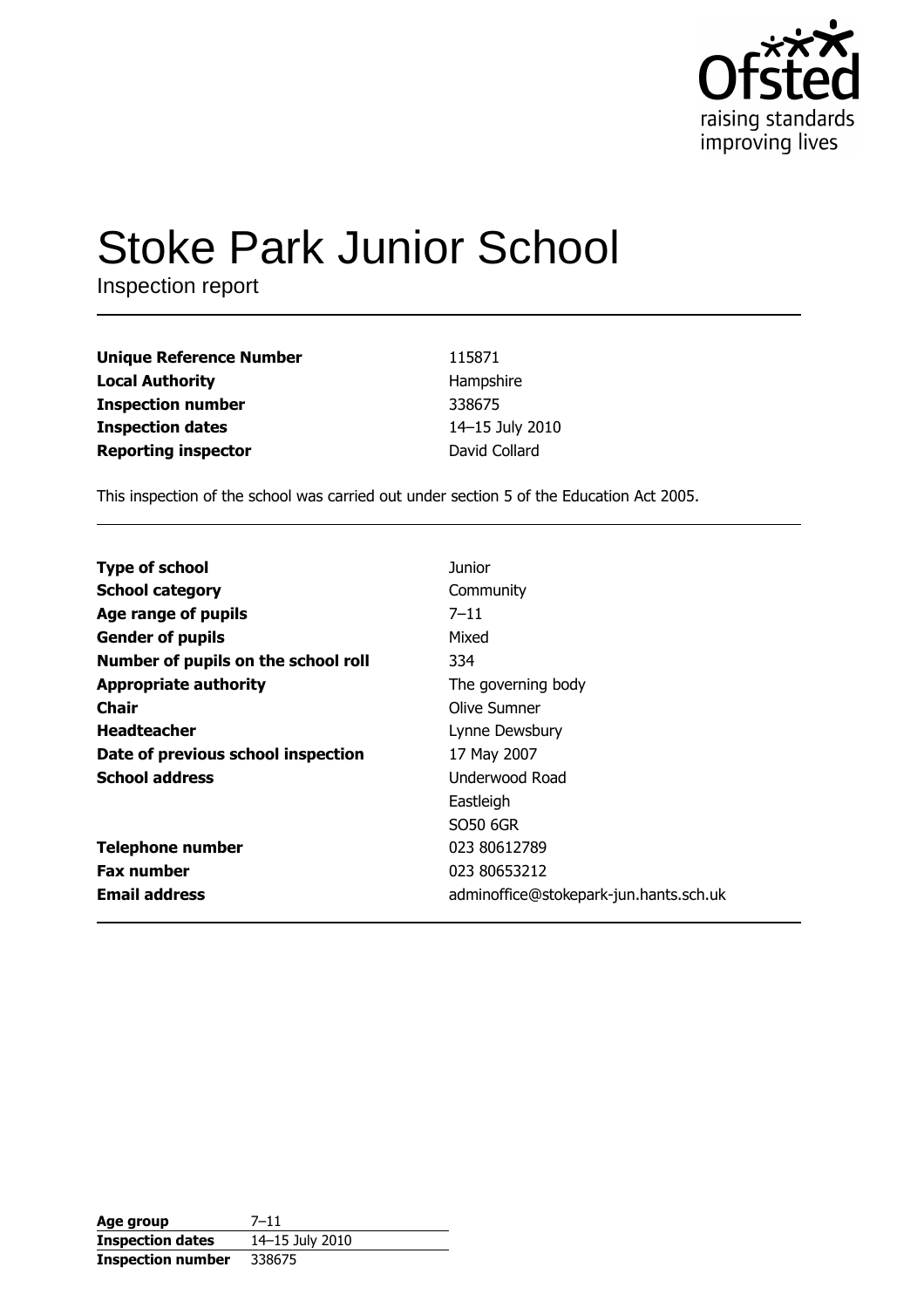The Office for Standards in Education, Children's Services and Skills (Ofsted) regulates and inspects to achieve excellence in the care of children and young people, and in education and skills for learners of all ages. It regulates and inspects childcare and children's social care, and inspects the Children and Family Court Advisory Support Service (Cafcass), schools, colleges, initial teacher training, work-based learning and skills training, adult and community learning, and education and training in prisons and other secure establishments. It rates council children's services, and inspects services for looked after children, safequarding and child protection.

Further copies of this report are obtainable from the school. Under the Education Act 2005, the school must provide a copy of this report free of charge to certain categories of people. A charge not exceeding the full cost of reproduction may be made for any other copies supplied.

If you would like a copy of this document in a different format, such as large print or Braille, please telephone 08456 404045, or email enquiries@ofsted.gov.uk.

You may copy all or parts of this document for non-commercial educational purposes, as long as you give details of the source and date of publication and do not alter the documentation in any way.

Royal Exchange Buildings St Ann's Square Manchester M2 7LA T: 08456 404045 Textphone: 0161 618 8524 E: enquiries@ofsted.gov.uk W: www.ofsted.gov.uk © Crown copyright 2010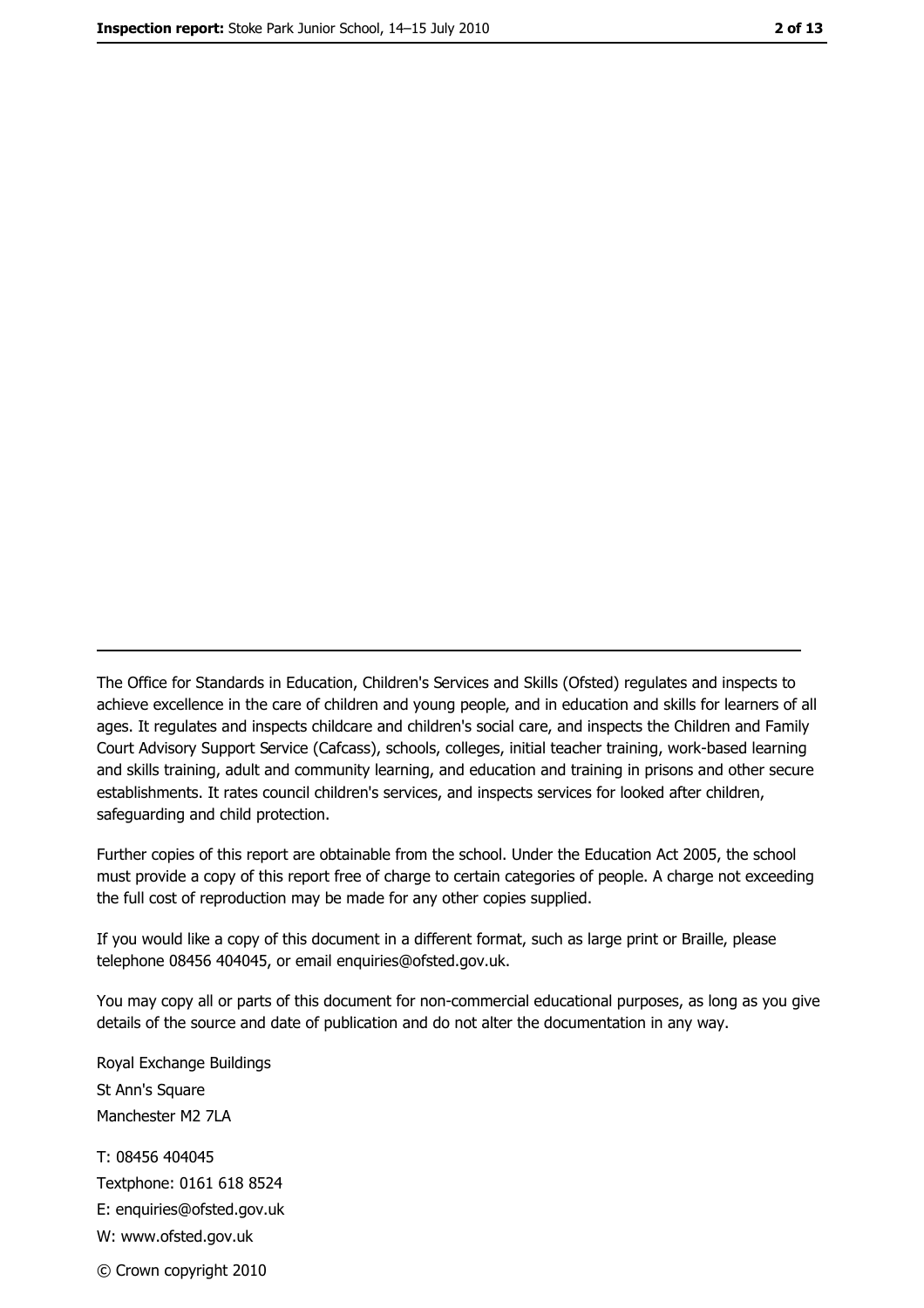# **Introduction**

This inspection was carried out by three additional inspectors. The inspectors visited 19 lessons or parts of lessons taught by 15 teachers. They talked to pupils, staff, governors and parents. They also looked at documentation provided by the school, including assessment information, some policies and procedures, and records on safequarding. They analysed questionnaires from staff, approximately 100 pupils and 121 parents.

The inspection team reviewed many aspects of the school's work. It looked in detail at the following:

- whether the school has continued to maintain the quality of its provision, outcomes  $\blacksquare$ and quality of leadership and management since the arrival of the new headteacher
- whether the school has continued to have a realistic view of its true position given  $\blacksquare$ the very positive reports from the last two inspections
- the influence of all leaders in developing the key areas, particularly relating to  $\blacksquare$ pupils' writing and any fluctuations between different groups.

# Information about the school

This larger-than-average junior school, with extensive grounds, serves its local area. Most pupils are from a White British background and none is at an early stage of learning English. The proportion of pupils with special educational needs and/or disabilities is slightly above the national average, although the proportion with statements of special educational needs is low. The headteacher has been at the school since September 2009 and, since the last inspection, there has been a significant number of staff changes.

Amongst other awards, the school has gained enhanced Healthy School status, a bronze Eco award and Full British Council International School Award.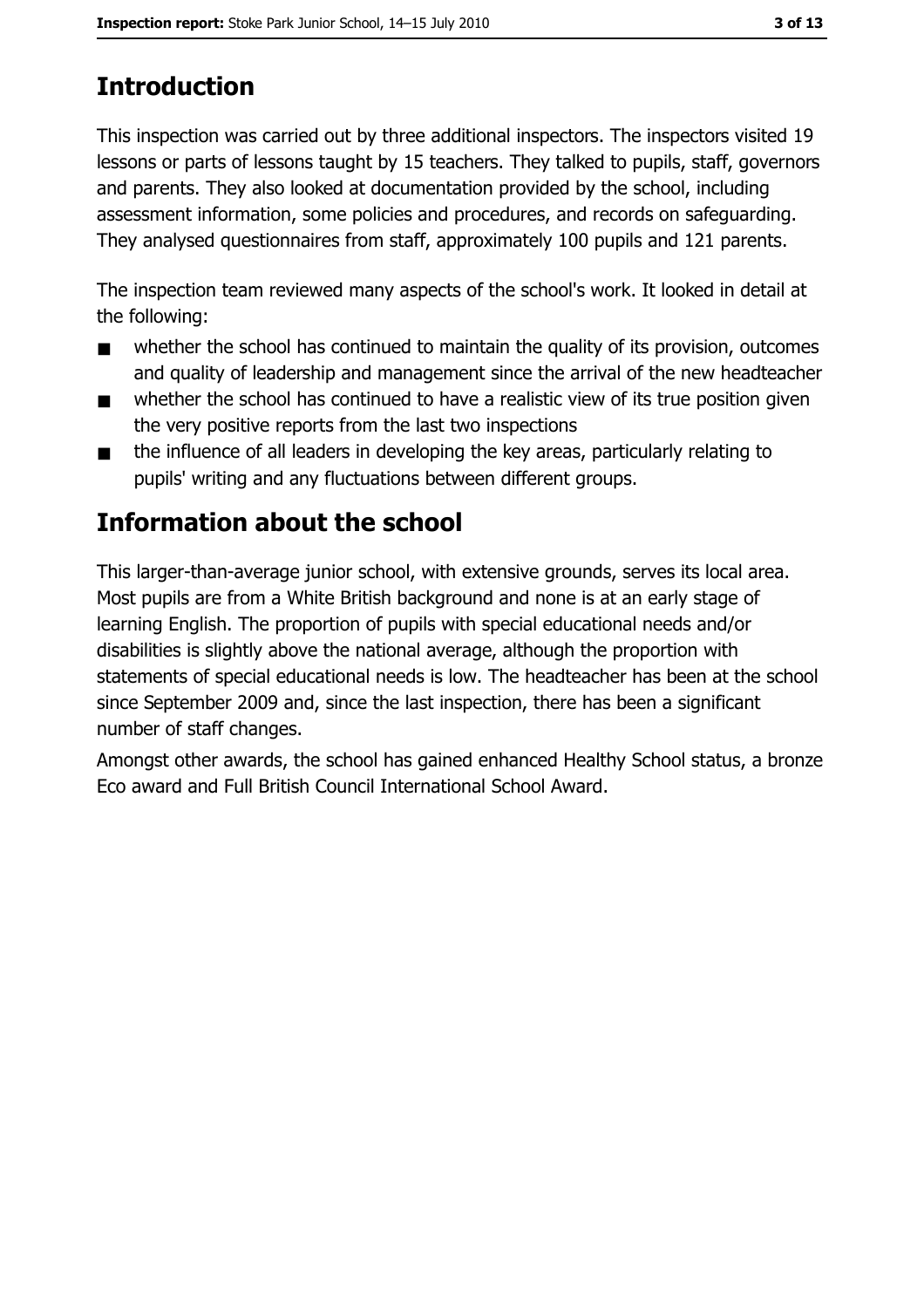Inspection grades: 1 is outstanding, 2 is good, 3 is satisfactory, and 4 is inadequate Please turn to the glossary for a description of the grades and inspection terms

# **Inspection judgements**

### Overall effectiveness: how good is the school?

### The school's capacity for sustained improvement

### **Main findings**

The school continues to be highly effective because there are a number of outstanding features, not least in pupils' outcomes and the curricular opportunities pupils are offered. This means that pupils achieve well in their academic studies across a range of subjects and have some exemplary elements in their personal development. The pupils are a credit to themselves, the school and their parents or carers. The extremely high expectations for the school from all leaders and staff, governors and pupils themselves, along with the improvements so far, and those planned in the near future, mean this school is demonstrating a good capacity to continue to get even better.

Pupils have excellent attitudes to education. They want to learn and do all they can to make this happen. They relish the opportunity to take charge of their own learning, such as when being asked to set about making their models of moving fairground rides. They could not wait to get on with the task they were set and the free flow of ideas meant that they used all the knowledge they had gained to produce a high-quality finished product. Very well-presented displays around the school bear witness to the many different topics and themes that are studied and include talented artwork, enacting historical events, video-conferencing and a variety of trips. Pupils are willing to take on a challenge, as in Year 6 where pupils talked about trying out snails during a French visit or when Year 4 performed a tribute to their African drumming lessons.

On entry to Year 3, pupils have slightly-above-average attainment. Generally good, but sometimes exemplary, teaching ensures pupils make good progress through each year. The rate of progress increases as they get into the higher years. The attainment of current pupils in Year 6 is above average and in some Year 6 groups in the past it has been significantly above. While there has been some variability in national test results, there is no pattern to the attainment in different subjects. However, following the good and thorough self-evaluation, the school is working on eliminating variability in both year groups and subjects. In essence, staff are rightly being expected to be more proactive and strategic in analysing the performance of groups and, by sharing this information, enabling progress to be more even.

Following a period of stable leadership, the school community had some reservations about a change of style. The new headteacher, having built a shared ambition amongst staff, has been successful in maintaining the drive for improvement in a school that had already gained a good reputation. The year group teams are strong and have conducted close analysis of what has worked well for them. However, this extensive analysis has sometimes been at the expense of ensuring the continuity of a few pupils' individual progress year on year. Nevertheless, the wealth of information has enabled there to be a commonality of approach to lesson planning and teaching quality. For governors, this

 $\mathbf{1}$ 

 $\overline{2}$ 

4 of 13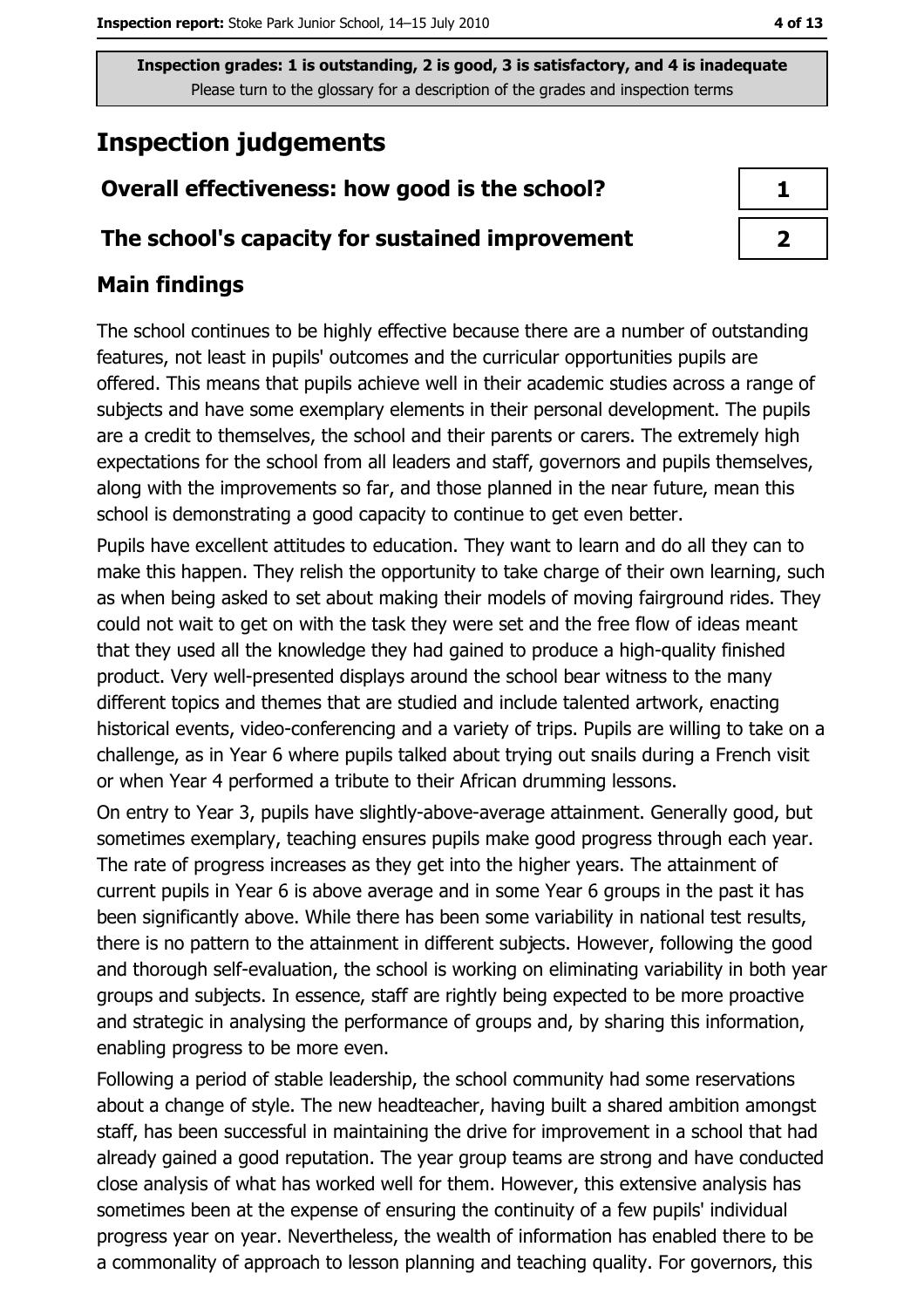Inspection grades: 1 is outstanding, 2 is good, 3 is satisfactory, and 4 is inadequate Please turn to the glossary for a description of the grades and inspection terms

extensive information along with their high levels of expertise has enabled them to provide the highest levels of support and challenge to the school.

### What does the school need to do to improve further?

- Raise achievement of all pupils to the highest possible level through eliminating the  $\blacksquare$ variability in their progress by:
	- using assessment more effectively, both day to day and over the longer term, to focus support on any shortcomings identified for individuals or groups of pupils
	- being proactive in redesigning any aspects of teaching, learning or the curriculum that appear as relative weaknesses in the school's evaluation of its performance.

### Outcomes for individuals and groups of pupils

Pupils have an infectious enthusiasm for learning. They are polite, extremely well behaved and try to help each other when the need arises. Their understanding of healthy lifestyles extends to the quality of packed lunches and their choices for lunch. A number of pupils talk proudly of their sporting achievements and about keeping fit and active. Equally, their understanding of keeping safe is exemplary, as when discussing and then devising posters about the dangers of conducting a river study they were about to go on. Pupils' good academic progress, which includes the good progress made by those with special educational needs and/or disabilities, ranges across a number of areas. They achieve well, not only in English and mathematics, but also in a range of other subjects such as science, information and communication technology, history and art. This is exemplified, for instance, when some pupils talked extensively about the Battle of Bosworth because they had enacted it and others explained their feelings towards Holocaust victims. One pupil said she now understood what it must have been like because the Second World War topic had not just concentrated on the 'bits' everybody knows'. These experiences and the progress that is made both in basic skills and in wider life skills mean that pupils are extremely well prepared for their future schooling. More widely, pupils make a significant contribution to both their local community and further afield, as when they were involved in the school's fiftieth anniversary which became the 'gold' theme for their village carnival or in raising funds for international charities. This is not so highly developed within a national context, although efforts are being made to extend this through connections with other schools in Britain.

These are the grades for pupils' outcomes

 $\mathbf{1}$ 

The grades for attainment and attendance are: 1 is high; 2 is above average; 3 is broadly average; and 4 is low.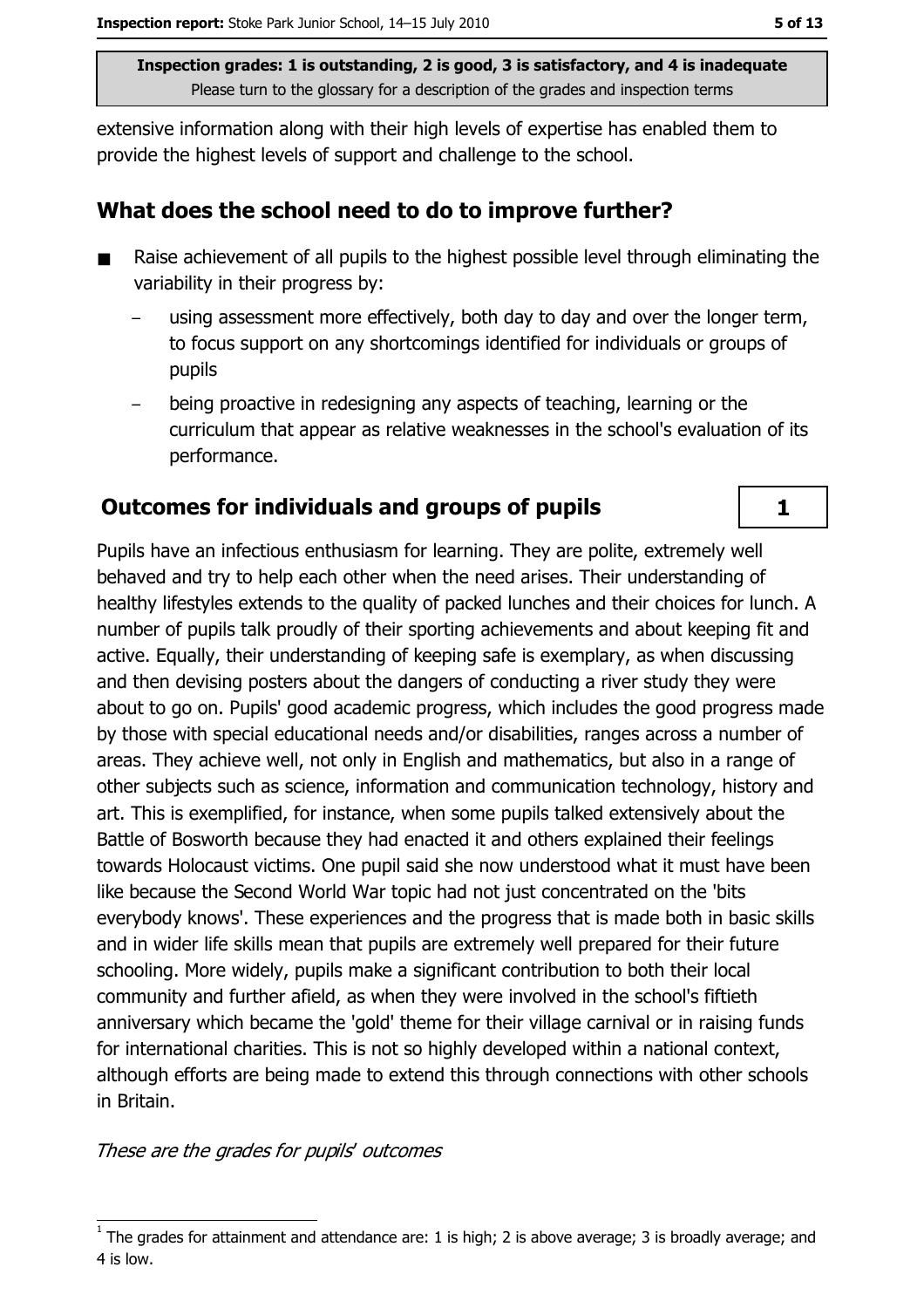| Inspection grades: 1 is outstanding, 2 is good, 3 is satisfactory, and 4 is inadequate                      |   |
|-------------------------------------------------------------------------------------------------------------|---|
| Please turn to the glossary for a description of the grades and inspection terms                            |   |
| Pupils' achievement and the extent to which they enjoy their learning                                       |   |
| Taking into account:<br>Pupils' attainment <sup>1</sup>                                                     | 2 |
| The quality of pupils' learning and their progress                                                          |   |
| The quality of learning for pupils with special educational needs and/or<br>disabilities and their progress |   |
| The extent to which pupils feel safe                                                                        |   |
| <b>Pupils' behaviour</b>                                                                                    |   |

| <b>Pupils' behaviour</b>                                                                                                  |   |
|---------------------------------------------------------------------------------------------------------------------------|---|
| The extent to which pupils adopt healthy lifestyles                                                                       |   |
| The extent to which pupils contribute to the school and wider community                                                   | 2 |
| The extent to which pupils develop workplace and other skills that will<br>contribute to their future economic well-being |   |
| Taking into account:<br>Pupils' attendance <sup>1</sup>                                                                   | 2 |
| The extent of pupils' spiritual, moral, social and cultural development                                                   |   |

### How effective is the provision?

In individual lessons teaching is often exemplary. All teachers plan effectively together drawing on individual strengths. This means that the quality of delivery in lessons is confident, fast paced and balanced between whole group discussion and pupils' active involvement. A common marking approach means that pupils know when they have done well and what needs to be done next. On just a very few occasions, teachers talk for too long and there is then an impatience by the class to 'get on'. Even on these occasions, pupils politely wait for their activity. In all classes, and also evident in pupils' work, is the wide variety of different organisational methods, many of which are altered to provide different levels of challenge. In particular, writing in its various forms has been extended across other subjects, following an issue from the last inspection. Over the longer term, teaching is good rather than outstanding because, whilst each teacher has addressed the needs of their class well, the information about the success or otherwise of specific interventions has not been analysed for individuals and groups. For example, a yearly analysis of the work of one year group showed that progress in some areas had not been as effective as it should and this was not followed up at the beginning of their following year to see what could be done about it. This year, through a different approach, assessment is more thorough and is beginning to impact on individual pupils' progress. The school has rightly prided itself on the curricular opportunities offered to everybody. Pupils cannot talk highly enough about the many things that take place, be it in music, sport, extra-curricular activities, visits, plays or topics. They also correctly feel they are exceptionally well cared for, saying they know who to turn to in times of trouble or if they just want to make their feelings known  $\Box$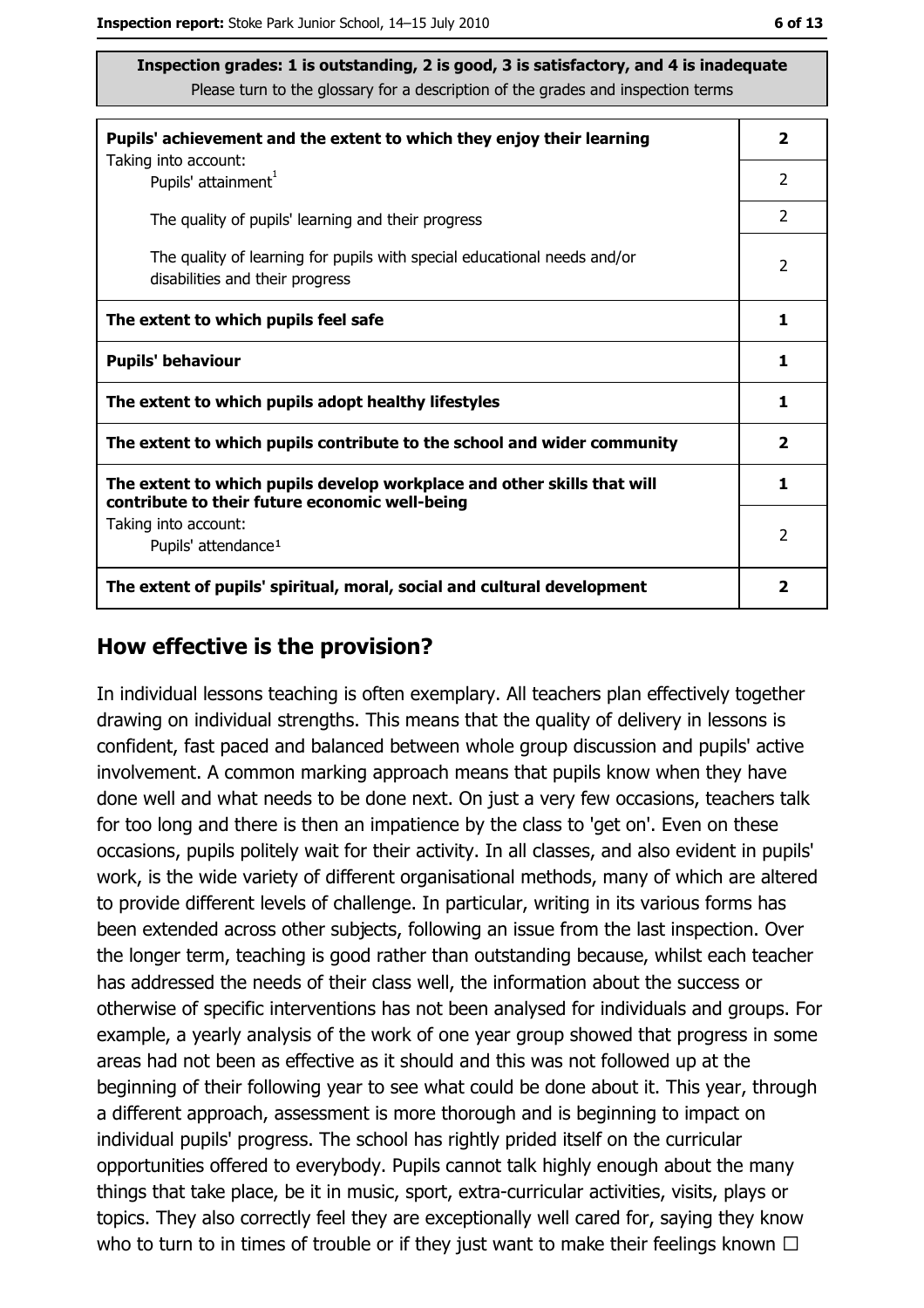Inspection grades: 1 is outstanding, 2 is good, 3 is satisfactory, and 4 is inadequate Please turn to the glossary for a description of the grades and inspection terms

something they politely do whenever the need arises!

These are the grades for the quality of provision

| The quality of teaching                                                                                    |  |
|------------------------------------------------------------------------------------------------------------|--|
| Taking into account:                                                                                       |  |
| The use of assessment to support learning                                                                  |  |
| The extent to which the curriculum meets pupils' needs, including, where<br>relevant, through partnerships |  |
| The effectiveness of care, guidance and support                                                            |  |

### How effective are leadership and management?

The new headteacher inherited a school with secure systems, policies and procedures and faced the task of developing an already successful school. The staff as a whole, along with the vast majority of parents and carers, initially reticent about change, have now enthusiastically embraced a different approach. Through the headteacher's own high levels of ambition and the good and collaborative self-evaluation and monitoring of teaching and learning, the school can demonstrate that there is a shared expectation about what pupils can achieve but also a need to improve this further. These developments are seen as central to constant improvement. Other leaders, a number of whom are excellent practitioners, provide very good role models for others. As a consequence, teachers are further raising their game' and finding ways to eliminate the relative variability in pupils' performance. This all demonstrates excellent equality of opportunity and, as pupils rightly say, no evidence of any discrimination. Governors play a full and active part in this process. The school is constantly challenged not only to provide information about its effectiveness but also to prove this has happened. Good procedures for safeguarding are well established and thorough. For example, the latest initiative is to provide external expertise to raise staff's understanding of child protection systems even further. The governing body, meticulous in its drive to ensure all statutory requirements are met, has conducted an audit and evaluation of community cohesion. This has led to an analysis of where improvements can be made and, along with the high levels of support from the local cluster of schools, there are plans to find other schools nationally with whom the pupils can communicate.

These are the grades for leadership and management

| The effectiveness of leadership and management in embedding ambition and<br>driving improvement                                                                     |  |
|---------------------------------------------------------------------------------------------------------------------------------------------------------------------|--|
| Taking into account:<br>The leadership and management of teaching and learning                                                                                      |  |
| The effectiveness of the governing body in challenging and supporting the<br>school so that weaknesses are tackled decisively and statutory responsibilities<br>met |  |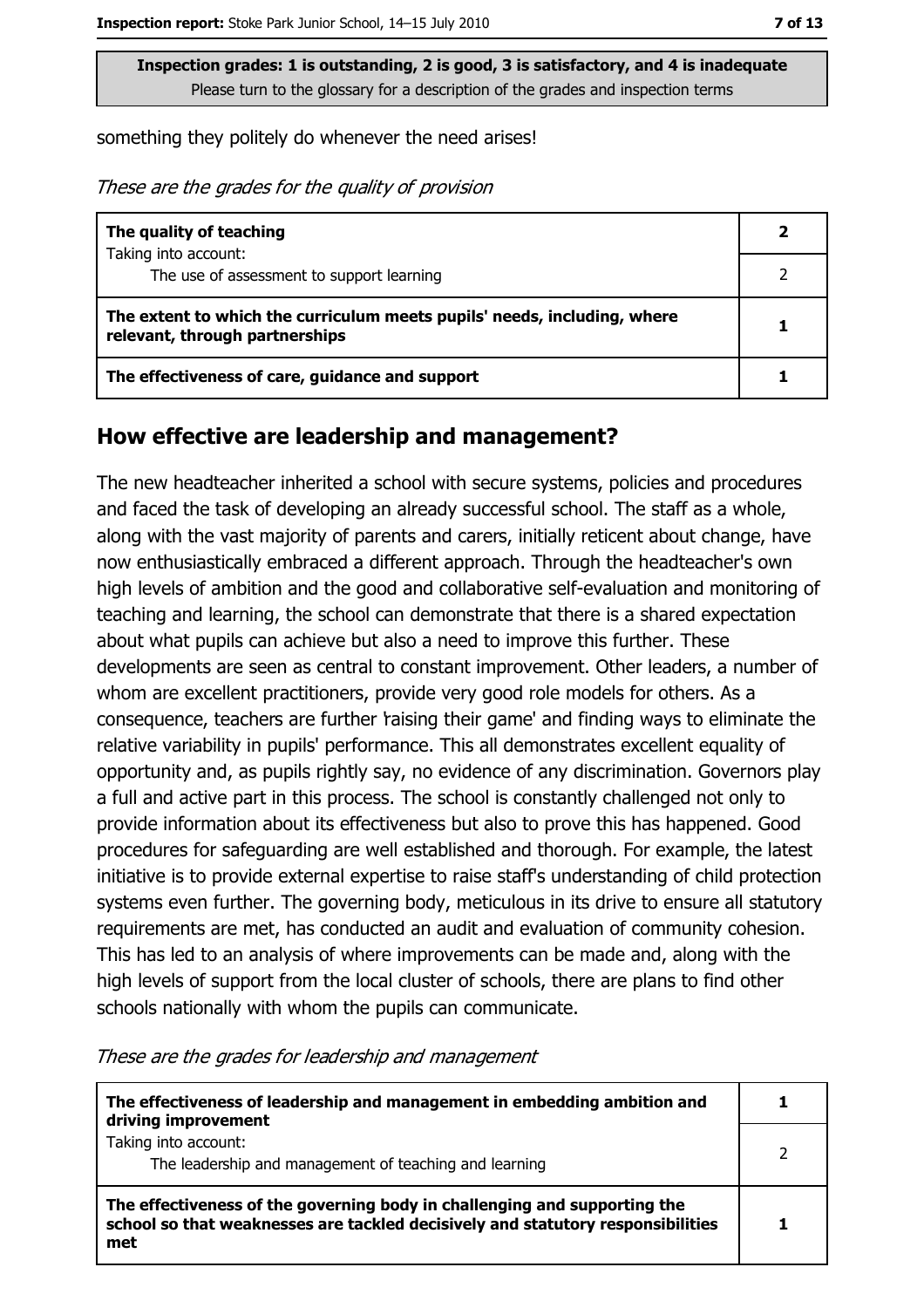| Inspection grades: 1 is outstanding, 2 is good, 3 is satisfactory, and 4 is inadequate<br>Please turn to the glossary for a description of the grades and inspection terms |              |  |
|----------------------------------------------------------------------------------------------------------------------------------------------------------------------------|--------------|--|
| The effectiveness of the school's engagement with parents and carers                                                                                                       |              |  |
| The effectiveness of partnerships in promoting learning and well-being                                                                                                     |              |  |
| The effectiveness with which the school promotes equality of opportunity and<br>tackles discrimination                                                                     |              |  |
| The effectiveness of safeguarding procedures                                                                                                                               | $\mathbf{2}$ |  |
| The effectiveness with which the school promotes community cohesion                                                                                                        | $\mathbf{2}$ |  |
| The effectiveness with which the school deploys resources to achieve<br>value for money                                                                                    |              |  |

### **Views of parents and carers**

Almost all parents and carers feel they are happy with the overall experience of their child at the school. Almost all other areas are highly positive. In particular, there is a strong positive response to the good quality of teaching, the quality of leadership and management and how well their children are prepared for their future lives. The inspection team agrees. Few negatives were noted although, from the comments on some of these, it is clear there is still a legacy of uncertainty about the new leadership amongst a very small minority. The inspection team does not share these concerns and feels the school is well placed to maintain its position and to continue to improve.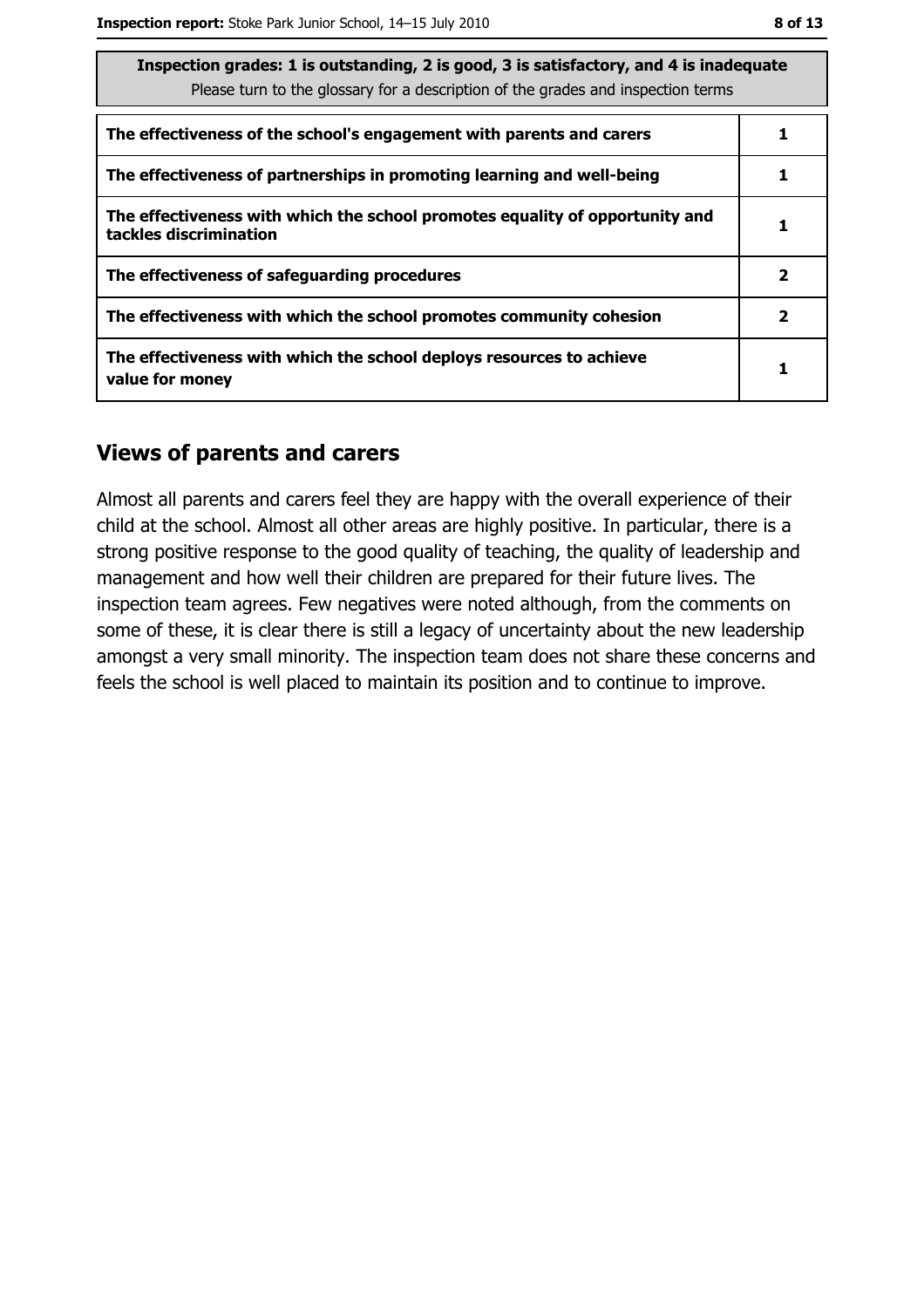### Responses from parents and carers to Ofsted's questionnaire

Ofsted invited all the registered parents and carers of pupils registered at Stoke Park Junior School to complete a questionnaire about their views of the school.

In the questionnaire, parents and carers were asked to record how strongly they agreed with 13 statements about the school.

The inspection team received 121 completed questionnaires by the end of the on-site inspection. In total, there are 334 pupils registered at the school.

| <b>Statements</b>                                                                                                                                                                                                                                       | <b>Strongly</b><br><b>Agree</b> |               | <b>Agree</b> |               | <b>Disagree</b> |                | <b>Strongly</b><br>disagree |                |
|---------------------------------------------------------------------------------------------------------------------------------------------------------------------------------------------------------------------------------------------------------|---------------------------------|---------------|--------------|---------------|-----------------|----------------|-----------------------------|----------------|
|                                                                                                                                                                                                                                                         | <b>Total</b>                    | $\frac{1}{2}$ | <b>Total</b> | $\frac{1}{2}$ | <b>Total</b>    | $\frac{0}{0}$  | <b>Total</b>                | $\frac{1}{2}$  |
| My child enjoys school                                                                                                                                                                                                                                  | 84                              | 69            | 33           | 27            | $\overline{4}$  | 3              | 0                           | 0              |
| The school keeps my child<br>safe                                                                                                                                                                                                                       | 93                              | 77            | 25           | 21            | 3               | 2              | 0                           | 0              |
| The school informs me<br>about my child's progress                                                                                                                                                                                                      | 87                              | 67            | 36           | 30            | $\overline{2}$  | $\overline{2}$ | 1                           | $\mathbf{1}$   |
| My child is making enough<br>progress at this school                                                                                                                                                                                                    | 75                              | 62            | 41           | 34            | 4               | 3              | 1                           | $\mathbf{1}$   |
| The teaching is good at this<br>school                                                                                                                                                                                                                  | 80                              | 66            | 35           | 29            | 0               | 0              | 0                           | 0              |
| The school helps me to<br>support my child's learning                                                                                                                                                                                                   | 77                              | 64            | 39           | 32            | $\overline{4}$  | 3              | 0                           | $\mathbf 0$    |
| The school helps my child to<br>have a healthy lifestyle                                                                                                                                                                                                | 78                              | 64            | 37           | 31            | 4               | 3              | 1                           | $\mathbf{1}$   |
| The school makes sure that<br>my child is well prepared for<br>the future (for example<br>changing year group,<br>changing school, and for<br>children who are finishing<br>school, entering further or<br>higher education, or<br>entering employment) | 92                              | 76            | 26           | 21            | $\mathbf{1}$    | 1              | 0                           | $\bf{0}$       |
| The school meets my child's<br>particular needs                                                                                                                                                                                                         | 69                              | 57            | 46           | 38            | $\overline{4}$  | 3              | 1                           | $\mathbf{1}$   |
| The school deals effectively<br>with unacceptable behaviour                                                                                                                                                                                             | 61                              | 50            | 48           | 40            | 5               | 4              | 1                           | $\mathbf{1}$   |
| The school takes account of<br>my suggestions and<br>concerns                                                                                                                                                                                           | 51                              | 42            | 60           | 50            | $\overline{2}$  | 2              | 2                           | $\overline{2}$ |
| The school is led and<br>managed effectively                                                                                                                                                                                                            | 68                              | 56            | 47           | 39            | $\mathbf{1}$    | $\mathbf{1}$   | $\mathbf{1}$                | $\mathbf{1}$   |
| Overall, I am happy with my<br>child's experience at this<br>school                                                                                                                                                                                     | 85                              | 70            | 34           | 28            | $\mathbf{1}$    | $\mathbf{1}$   | $\mathbf{1}$                | $\mathbf{1}$   |

The table above summarises the responses that parents and carers made to each statement. The percentages indicate the proportion of parents and carers giving that response out of the total number of completed questionnaires. Where one or more parents and carers chose not to answer a particular question, the percentages will not add up to 100%.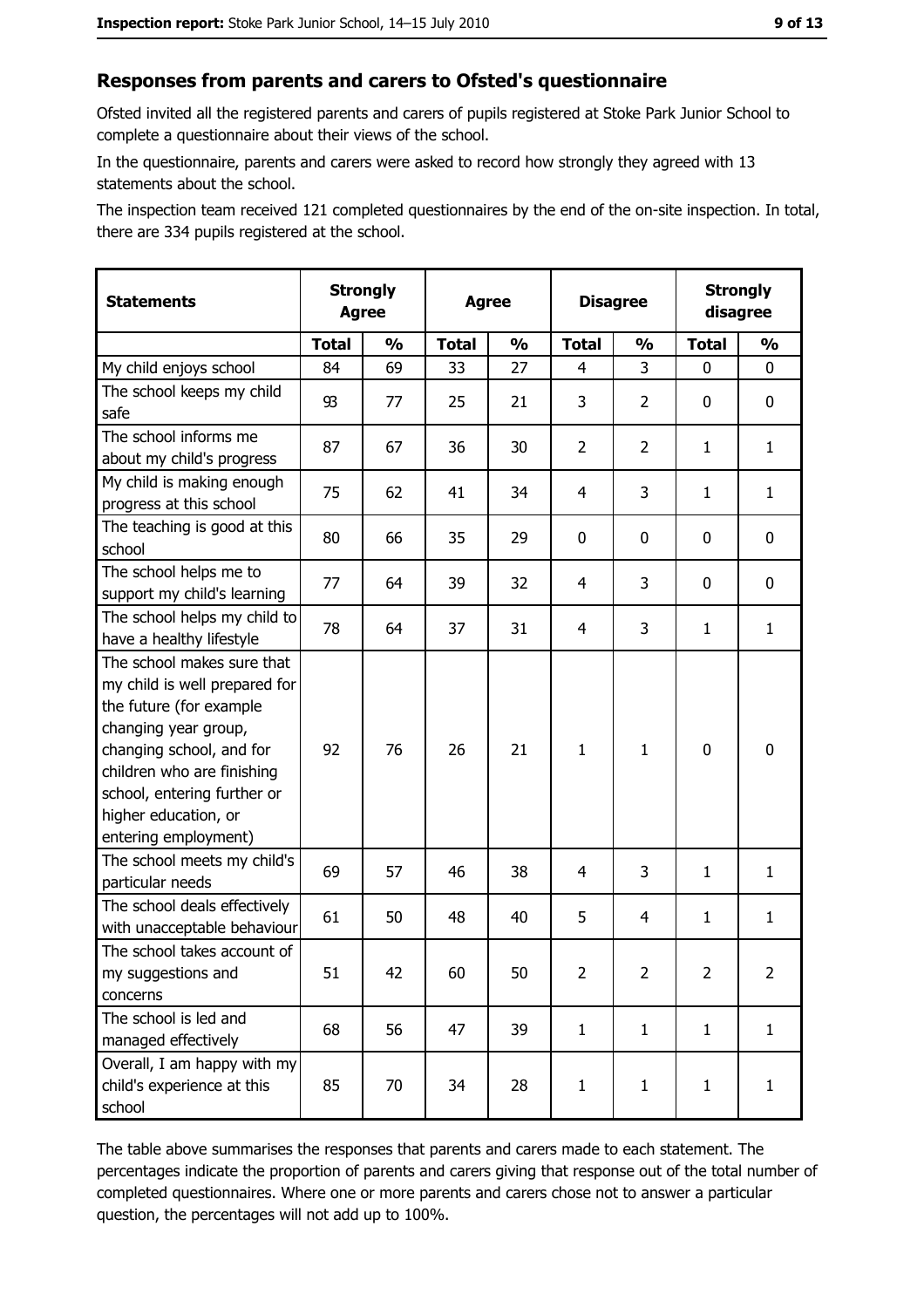## Glossary

| Grade   | <b>Judgement</b> | <b>Description</b>                                                                                                                                                                                                               |
|---------|------------------|----------------------------------------------------------------------------------------------------------------------------------------------------------------------------------------------------------------------------------|
| Grade 1 | Outstanding      | These features are highly effective. An oustanding<br>school provides exceptionally well for its pupils' needs.                                                                                                                  |
| Grade 2 | Good             | These are very positive features of a school. A school<br>that is good is serving its pupils well.                                                                                                                               |
| Grade 3 | Satisfactory     | These features are of reasonable quality. A satisfactory<br>school is providing adequately for its pupils.                                                                                                                       |
| Grade 4 | Inadequate       | These features are not of an acceptable standard. An<br>inadequate school needs to make significant<br>improvement in order to meet the needs of its pupils.<br>Ofsted inspectors will make further visits until it<br>improves. |

### What inspection judgements mean

### **Overall effectiveness of schools**

|                       | Overall effectiveness judgement (percentage of<br>schools) |      |                     |                   |
|-----------------------|------------------------------------------------------------|------|---------------------|-------------------|
| <b>Type of school</b> | <b>Outstanding</b>                                         | Good | <b>Satisfactory</b> | <b>Inadequate</b> |
| Nursery schools       | 51                                                         | 45   | 0                   | 4                 |
| Primary schools       | 6                                                          | 41   | 42                  | 10                |
| Secondary schools     | 8                                                          | 34   | 44                  | 14                |
| Sixth forms           | 10                                                         | 37   | 50                  | 3                 |
| Special schools       | 32                                                         | 38   | 25                  | 5                 |
| Pupil referral units  | 12                                                         | 43   | 31                  | 14                |
| All schools           | 9                                                          | 40   | 40                  | 10                |

New school inspection arrangements were introduced on 1 September 2009. This means that inspectors now make some additional judgements that were not made previously.

The data in the table above is for the period 1 September to 31 December 2009 and is the most recently published data available (see www.ofsted.gov.uk). Please note that the sample of schools inspected during the autumn term 2009 was not representative of all schools nationally, as weaker schools are inspected more frequently than good or outstanding schools.

Percentages are rounded and do not always add exactly to 100. Secondary school figures include those that have sixth forms, and sixth form figures include only the data specifically for sixth form inspection judgements.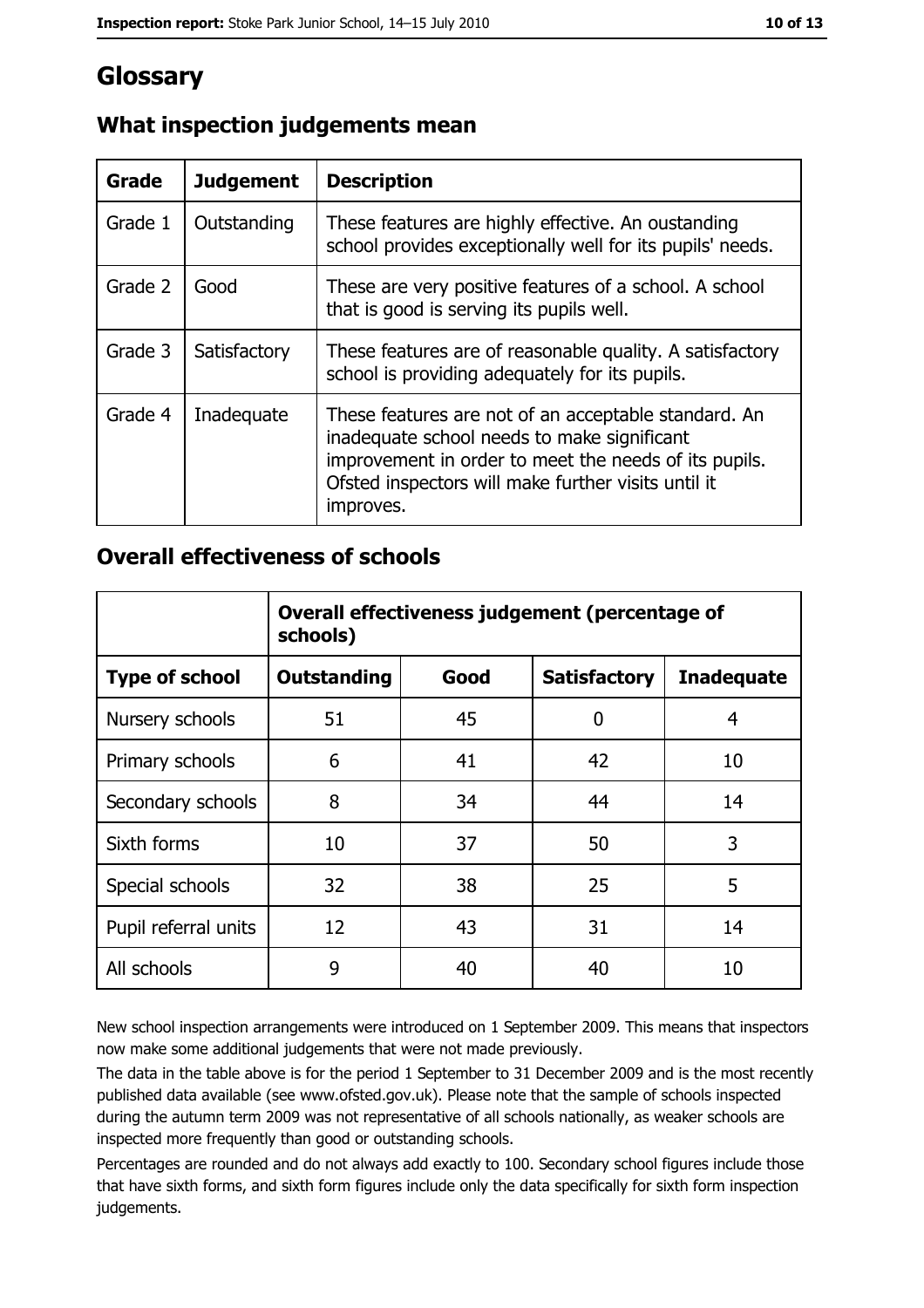# **Common terminology used by inspectors**

| Achievement:                  | the progress and success of a pupil in<br>their learning, development or training.                                                                                                                                                                                                                                |
|-------------------------------|-------------------------------------------------------------------------------------------------------------------------------------------------------------------------------------------------------------------------------------------------------------------------------------------------------------------|
| Attainment:                   | the standard of the pupils' work shown by<br>test and examination results and in<br>lessons.                                                                                                                                                                                                                      |
| Capacity to improve:          | the proven ability of the school to<br>continue improving. Inspectors base this<br>judgement on what the school has<br>accomplished so far and on the quality of<br>its systems to maintain improvement.                                                                                                          |
| Leadership and management:    | the contribution of all the staff with<br>responsibilities, not just the headteacher,<br>to identifying priorities, directing and<br>motivating staff and running the school.                                                                                                                                     |
| Learning:                     | how well pupils acquire knowledge,<br>develop their understanding, learn and<br>practise skills and are developing their<br>competence as learners.                                                                                                                                                               |
| <b>Overall effectiveness:</b> | inspectors form a judgement on a school's<br>overall effectiveness based on the findings<br>from their inspection of the school. The<br>following judgements, in particular,<br>influence what the overall effectiveness<br>judgement will be.                                                                    |
|                               | The school's capacity for sustained<br>improvement.<br>Outcomes for individuals and groups<br>of pupils.<br>The quality of teaching.<br>The extent to which the curriculum<br>meets pupil's needs, including where<br>relevant, through partnerships.<br>The effectiveness of care, guidance<br>▄<br>and support. |
| Progress:                     | the rate at which pupils are learning in<br>lessons and over longer periods of time. It<br>is often measured by comparing the<br>pupils' attainment at the end of a key<br>stage with their attainment when they<br>started.                                                                                      |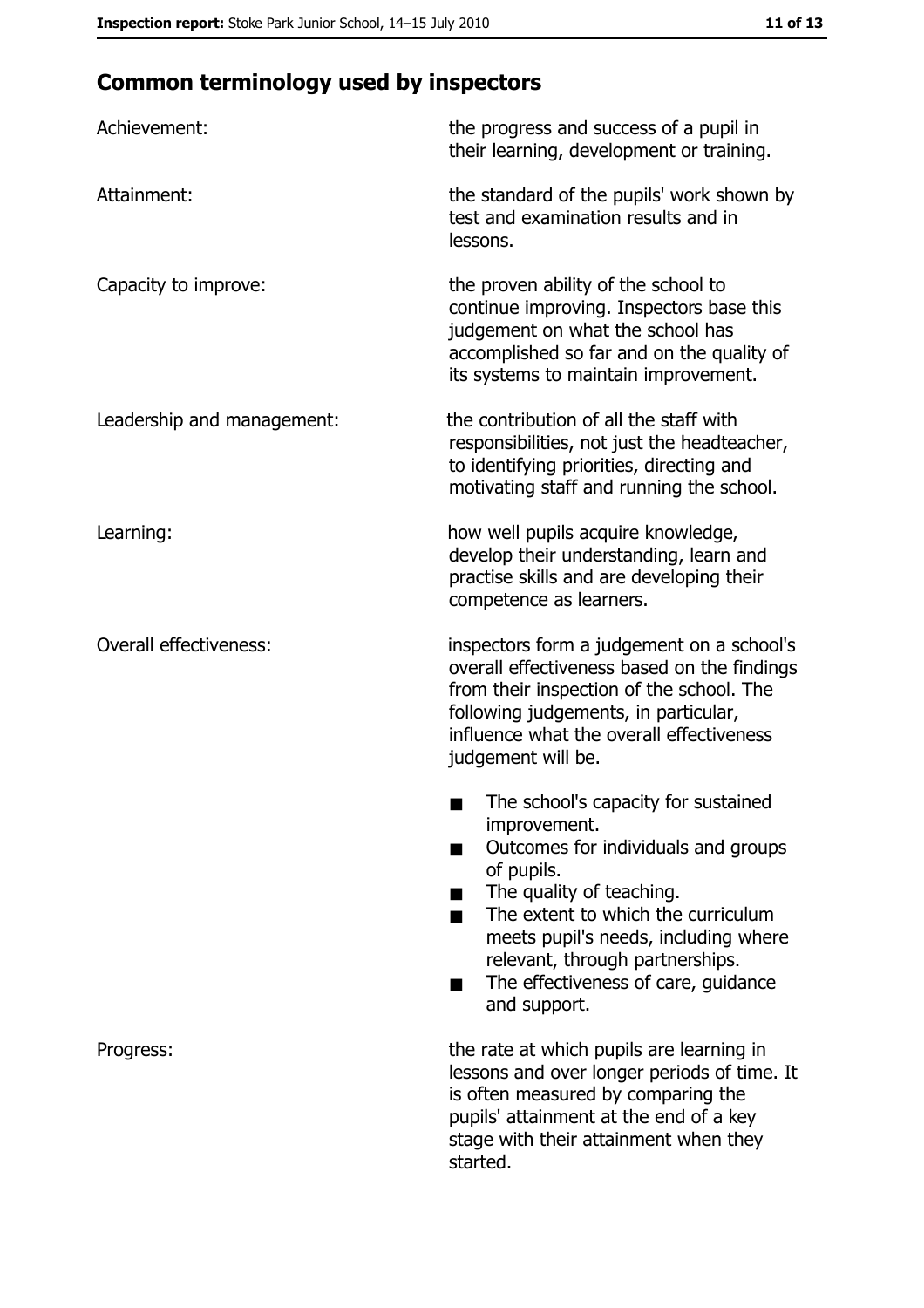12 of 13

This letter is provided for the school, parents and carers to share with their children. It describes Ofsted's main findings from the inspection of their school.



16 July 2010

Dear Pupils

Inspection of Stoke Park Junior School, Eastleigh SO50 6GR

Thank you for making us so welcome at your outstanding school. We very much enjoyed hearing about all the things that happen at your school. We were very impressed with how you looked after us. As I promised some of you, I have included below some of the main points from our report. You will not be surprised that there are a lot of positives mentioned.

- You told us that behaviour was good. We have said we think it is better than that  $\Box$  it is outstanding. You are a credit to yourselves, your school and your parents and carers.
- We have also said that we think you have excellent attitudes towards your learning  $\blacksquare$ and clearly always want to do your best. This is because your lessons are exciting and interesting and help you to learn well. We think that you are taught well and on a number of occasions teaching is excellent.
- You have a well-developed understanding of how to stay safe, fit and healthy. We  $\blacksquare$ could see this from the many well-balanced lunches, your sporting achievements and how well you looked after each other. This is also helped by the superb way that the staff look after you.
- You have helped your new headteacher settle in well. She, and the rest of the staff,  $\blacksquare$ are making sure that your school continues to improve and know what to do to make this happen.
- We have also made a suggestion about how to improve your school. This is to  $\blacksquare$ make sure that everybody makes the best possible progress in each class. You can help by carrying on suggesting good ideas and working as hard as you can Yours sincerely

David Collard

Lead inspector